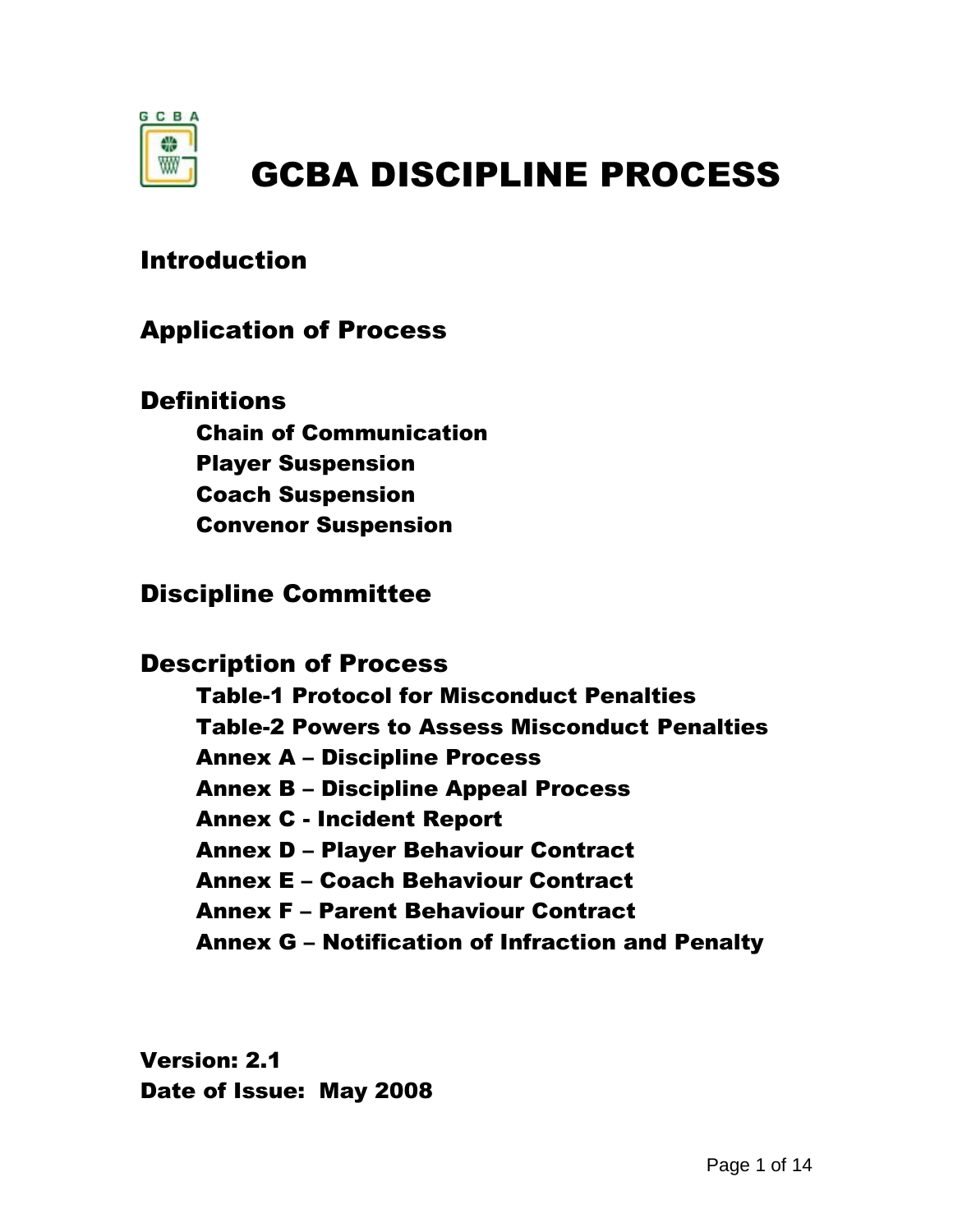## GCBA DISCIPLINE PROCESS

#### **Introduction**

- 1. As with any organization involving competition, a process is required to guide all coaches, convenors, and administrators in the handling of difficult discipline situations. Unfortunately, in the heat of action, some individuals, players, coaches and even spectators, have difficulty in controlling their emotions. In the majority of cases, individuals can be counseled verbally and no formal disciplinary action need be taken. The process described in this document should be used in situations where informal counseling has failed.
- 2. For further amplification, reference can be made to Basketball Ontario's Discipline Policy and Procedures issued February 1998. In the case of conflict between this process and Basketball Ontario's policy, this process shall take precedence.
- 3. The behaviour contract is considered a first warning and acceptance of GCBA behaviour protocols. The lack of a signed behaviour contract does not constitute claims that a first warning must be issued.

#### **Application of Process**

- 4. This process applies to:
	- a. all members of the GCBA including relatives and friends who attend a sanctioned GCBA event:
	- b. all GCBA sanctioned programs or services, including but not limited to, GCBA house league and competitive games and/or tournaments.

#### **Definitions**

5. The following definitions shall apply to the Discipline Process as outlined below.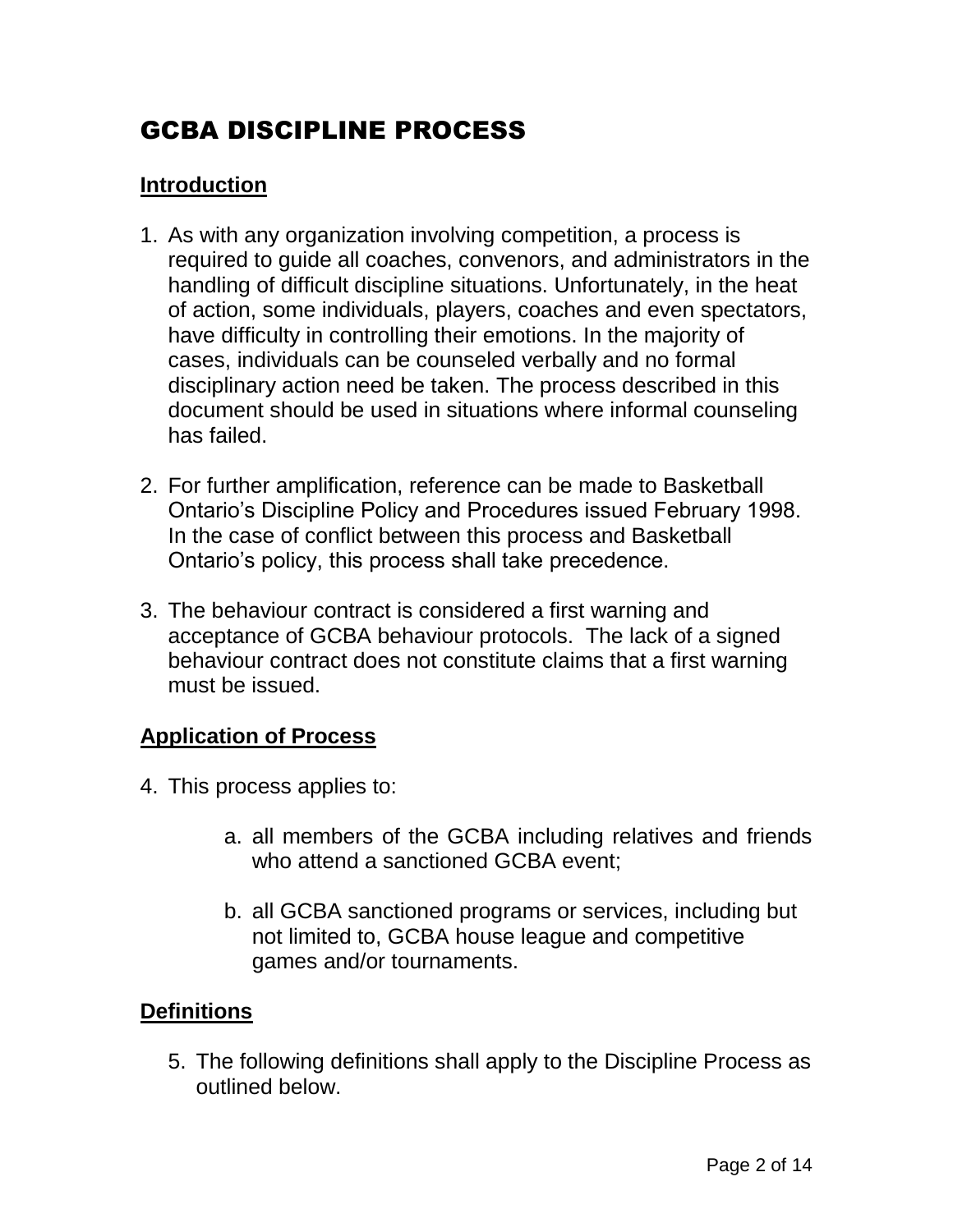| <b>Definition</b>                                  |                                                                                                                                                                   | <b>Details</b>                                                                                                                                                                                                                                                                                                                                                                                                                                                                 |
|----------------------------------------------------|-------------------------------------------------------------------------------------------------------------------------------------------------------------------|--------------------------------------------------------------------------------------------------------------------------------------------------------------------------------------------------------------------------------------------------------------------------------------------------------------------------------------------------------------------------------------------------------------------------------------------------------------------------------|
| Chain of Communication                             | Coach $\rightarrow$ Convenor $\rightarrow$<br>Director $\rightarrow$ Vice<br>President (HL/Comp) $\rightarrow$<br>Discipline Committee $\rightarrow$<br>Executive | This chain should be used<br>for all dealings with the<br>GCBA, whether it is<br>complaints, praise,<br>suggestions, etc. Certainly<br>any form of correspondence<br>should follow this path In all<br>cases, if an individual is<br>unsatisfied by the decision<br>rendered at any level; an<br>appeal can be forwarded to<br>the next level. Decisions<br>made by the Executive are<br>final and cannot be<br>appealed.                                                      |
| <b>Protocol for Misconduct</b><br><b>Penalties</b> | See Table-1                                                                                                                                                       | The GCBA Protocol for<br><b>Misconduct Penalties is</b><br>described in Table-1. Those<br>in a position to assess<br>penalties must ensure they<br>are acting within the<br>confines of the Protocol                                                                                                                                                                                                                                                                           |
| Powers to assess<br>penalties                      | See Table-2                                                                                                                                                       | Individuals in positions of<br>authority have certain<br>maximum powers of<br>punishment                                                                                                                                                                                                                                                                                                                                                                                       |
| <b>Player Suspension</b>                           |                                                                                                                                                                   | A House League player<br>suspended from his team<br>cannot sit on the team's<br>bench during a game and<br>cannot dress in uniform for<br>that game. A <b>Competitive</b><br>player may be allowed to<br>dress for his team but is not<br>allowed to play. This is to<br>accommodate for the Equal<br>Participation rules that<br>apply to House league. In<br>the case of a Competitive<br>player who falls under<br>certain league participation<br>rules, the coach may use |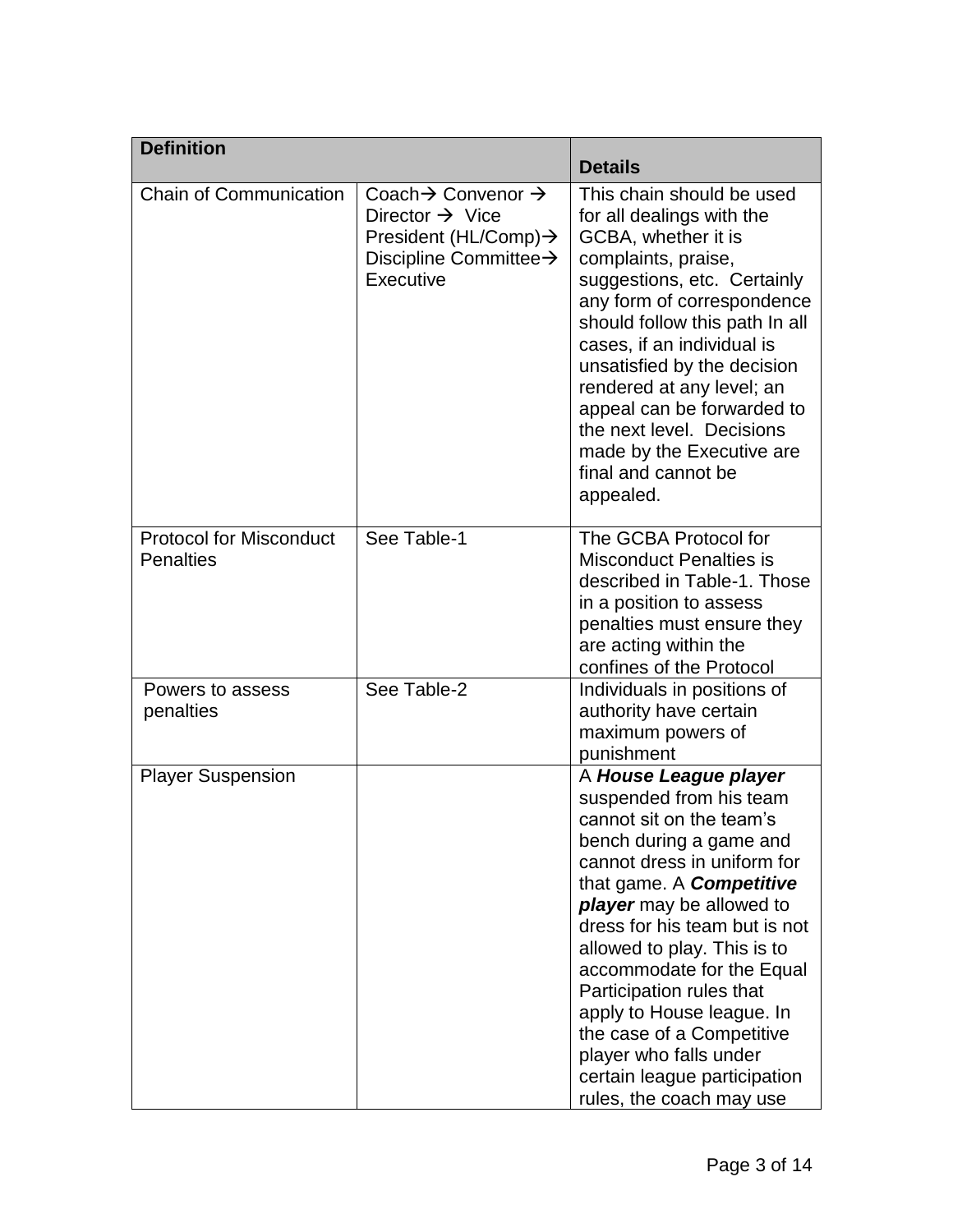| <b>Definition</b>   |                                                                                                                               |                                                                                                               |
|---------------------|-------------------------------------------------------------------------------------------------------------------------------|---------------------------------------------------------------------------------------------------------------|
|                     |                                                                                                                               | <b>Details</b>                                                                                                |
|                     |                                                                                                                               | his own discretion as to<br>whether the suspended<br>player is allowed to sit on<br>the team bench for a game |
| Coach suspension    | When a coach is<br>suspended he/she is<br>not allowed to attend<br>the game in any<br>capacity, not even as a<br>spectator    |                                                                                                               |
| Convenor suspension | When a convenor is<br>suspended he/she is<br>not allowed to attend<br>the game in any<br>capacity, not even as a<br>spectator |                                                                                                               |

#### **Discipline Committee**

6. The Discipline Committee shall consist of the following (5) persons:

Chair: Will be appointed by the Executive and should be a member of the GCBA who has had experience in several volunteer capacities over at least three seasons.

Members: (4) *Referee in Chief GCBA* or a *qualified referee* representative

*VP House League /or VP Competitive* (not previously involved in the mediation of the dispute)

*2 members* at large:

- $\checkmark$  A Convenor (not previously involved in the mediation of the dispute) and/or
- $\checkmark$  A coach (not previously involved in the mediation of the dispute) and /or
- $\checkmark$  A parent (not previously involved in the mediation of the dispute)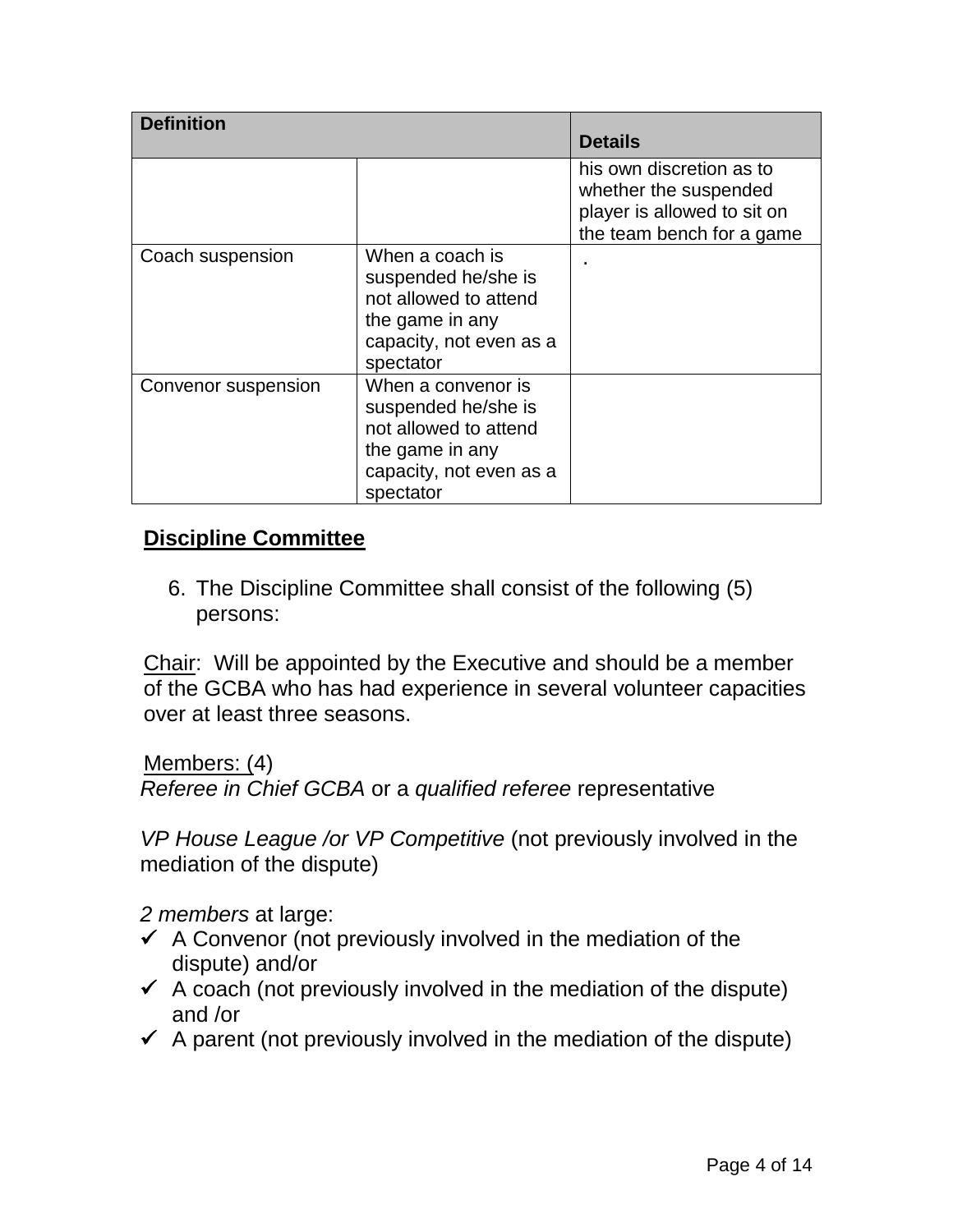#### **Process Description**

7. The discipline process depicted in the process diagram (Annex A) is to be used most situations involving infractions that are of a serious nature. If a person is unsure as to whether a certain situation warrants the use of this process, he/she should discuss it with their respective VPs.

An infraction is an event, which takes place within any of the facilities that, the GCBA uses for games and practices and which should be recorded for historical purposes and possible punishment. Although it may seem minor at the outset, the repetition of certain infractions by one or more individuals could make it into a serious offence. Typical infractions are flagrant fouls, rowdy spectators, unsportsmanlike conduct, destruction of property etc. These events are to be recorded in an Incident Report, which would normally be generated by the convenor but can also be produced by a coach, a referee or a GCBA Executive member present in the gym. Either way the convenor will ensure that all relevant information is entered such as records of conversations and decisions rendered.

**Decision point**. At this stage the convenor has to decide if it is within his powers to punish the infraction or if it needs to be passed on to the next level. Powers to assess misconduct penalties are described earlier in this document and penalties must be within the approved Protocol. If the convenor decides that he/she cannot hand out the punishment, he/she passes the completed incident report to the appropriate VP with a recommendation for punishment in accordance with the Table-1 Protocol for Misconduct Penalties. The incident report will still be passed on to the Referee-in-Chief (RIC) for record keeping.

Note: The process for competitive teams may be slightly different in that they may not have convenors. In those cases, the report would be passed to the Director Competitive or be generated by the VP Competitive.

**Decision Point**. The VP has the same decision to make that the convenor had with higher levels of punishment. He/she would make a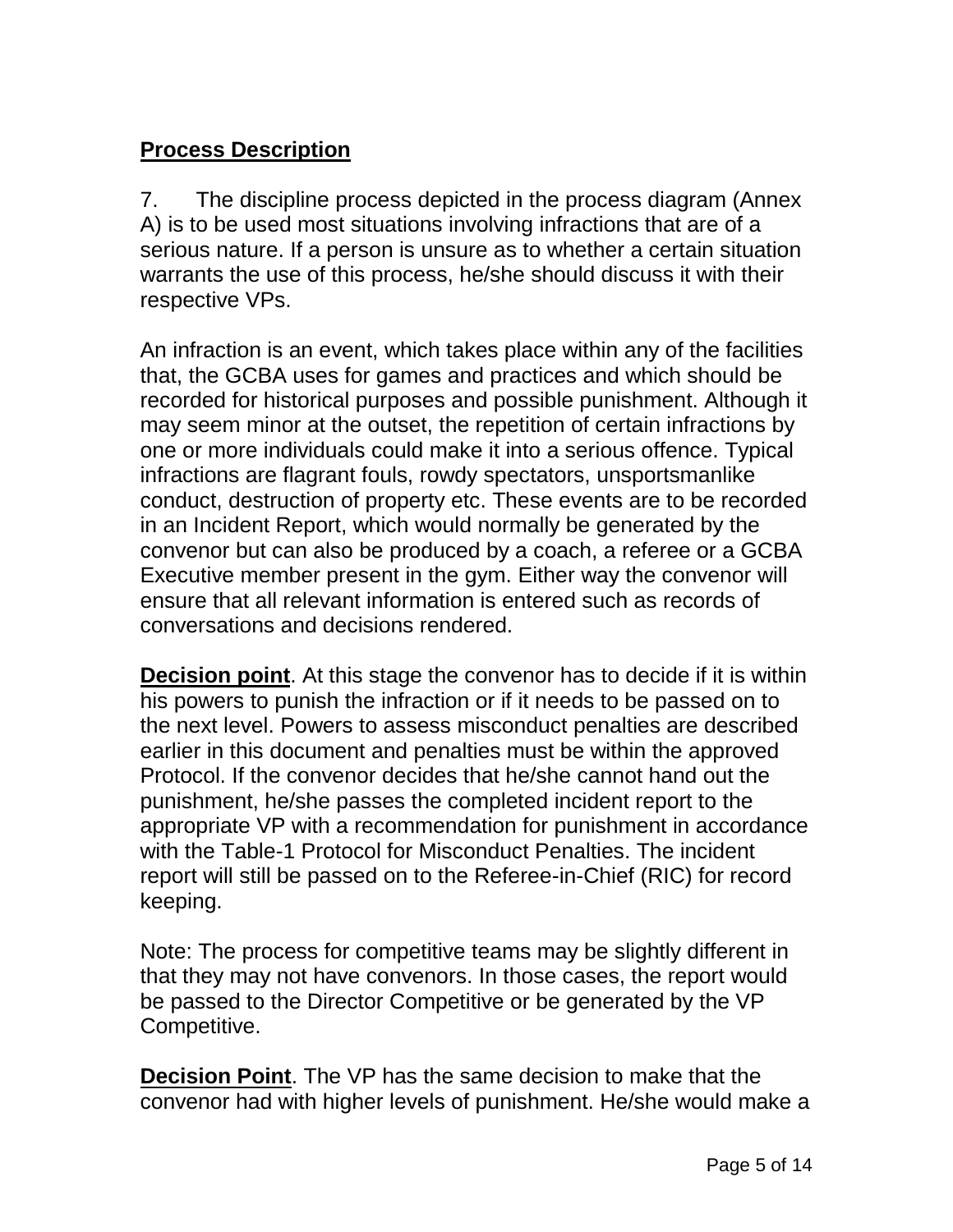recommendation for punishment if the decision is made to pass it on to the next level, the Executive level (Discipline Committee).

**Decision point**. The Discipline Committee will examine the facts and will decide whether a hearing needs to be convened. Usually this decision would be dependent on whether witnesses need to be interviewed. Hearings should occur only under exceptional circumstances. If no hearing is required, the Discipline Committee renders its decision. If a hearing is required, the Discipline Committee convenes it and a decision is rendered and forwarded to Executive for endorsement.

**Appeals**. Individuals or groups may only appeal the decision of an assessed penalty of a third incident or a full season suspension. The appeal will be passed directly to the Executive Committee who will determine to strike a Discipline Committee, if warranted. All decisions are final. (See Annex B)

All Incident Reports will be kept by the RIC including where the Discipline Committee made decisions.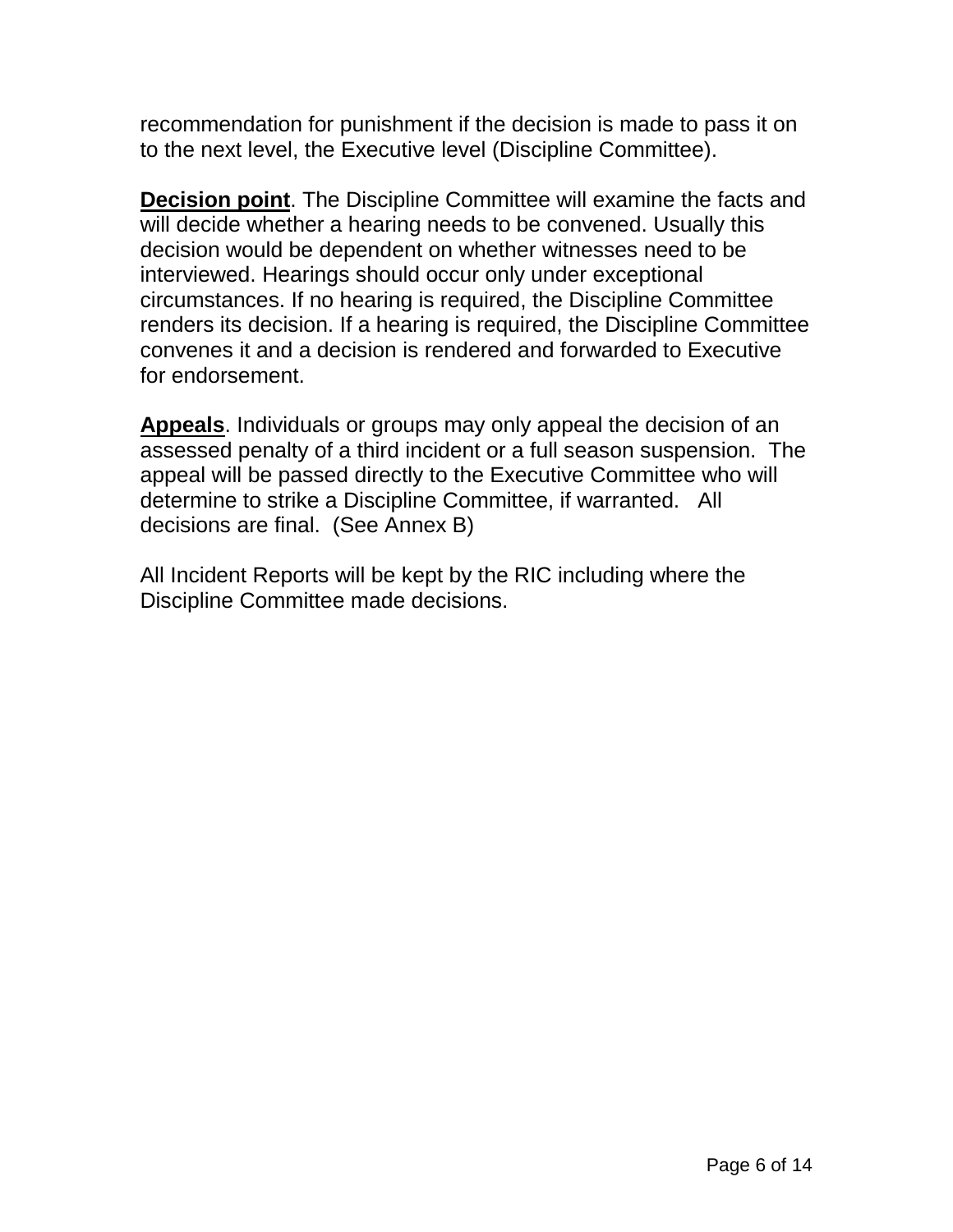## **Table 1 – GCGA Protocol for Misconduct Penalties**

| <b>Role</b>   | <b>Infraction</b>                                                                                                           | <b>Penalty</b>                                                                                                                                                                         | <b>Penalty to be</b><br>assessed by                                                                               |
|---------------|-----------------------------------------------------------------------------------------------------------------------------|----------------------------------------------------------------------------------------------------------------------------------------------------------------------------------------|-------------------------------------------------------------------------------------------------------------------|
| <b>Player</b> | Verbal abuse of<br>another player, a<br>coach, an official,<br>a minor official or                                          | <b>First incident:</b><br>Suspension for<br>one game                                                                                                                                   | First incident:<br>Convenor or Director or<br><b>RIC</b>                                                          |
|               | a spectator <b>after a</b><br>first warning has<br>been issued                                                              | Second incident:<br>Suspension for<br>two to five games                                                                                                                                | Second incident: VP                                                                                               |
|               |                                                                                                                             | Third incident:<br>suspension for<br>remainder of<br>season                                                                                                                            | Third incident:<br><b>Discipline Committee</b>                                                                    |
| <b>Player</b> | <b>Double Technical</b><br>foul in a game                                                                                   | Automatic one-<br>game suspension                                                                                                                                                      | Convenor or Director or<br><b>RIC</b>                                                                             |
| <b>Player</b> | Any deliberate<br>violent threat or<br>attack on any<br>other player,<br>coach, official,<br>minor official or<br>spectator | Immediate<br>suspension<br>pending<br>investigation or<br>hearing by<br>convenor or VP.<br>Penalty must be at<br>least a two game<br>suspension, can<br>be a full season<br>suspension | Convenor or Director or<br>RIC or VP<br>Full season suspension<br>must involve Discipline<br>Committee as needed. |
| Coach         | Verbal abuse of<br>another player, a<br>coach, an official,<br>a minor official or                                          | <b>First incident:</b><br>Suspension for<br>one game                                                                                                                                   | First incident:<br><b>Convenor or RIC</b>                                                                         |
|               | a spectator <b>after a</b><br>first warning has<br>been issued                                                              | Second incident:<br>Suspension for<br>two to five games                                                                                                                                | Second incident:<br><b>VP</b>                                                                                     |
|               |                                                                                                                             | Third incident:<br>Suspension for<br>remainder of<br>season                                                                                                                            | Third incident:<br><b>Discipline Committee</b>                                                                    |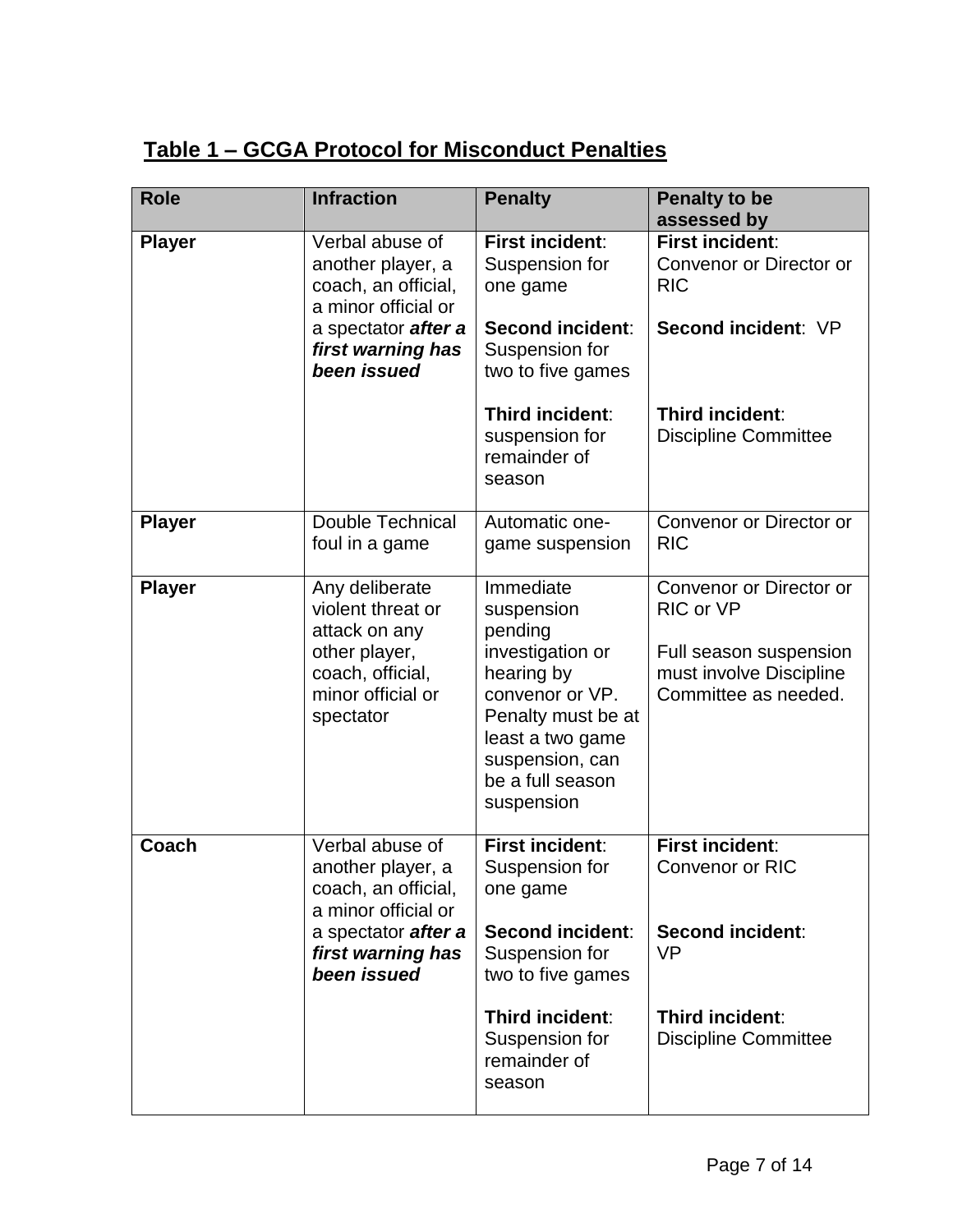| <b>Role</b>                                                              | <b>Infraction</b>                                                                                                                                                                                                                                | <b>Penalty</b>                                                                                                                                                                                                                                                                                                                                   | <b>Penalty to be</b><br>assessed by                                                                                                                                                                                                                                                                   |
|--------------------------------------------------------------------------|--------------------------------------------------------------------------------------------------------------------------------------------------------------------------------------------------------------------------------------------------|--------------------------------------------------------------------------------------------------------------------------------------------------------------------------------------------------------------------------------------------------------------------------------------------------------------------------------------------------|-------------------------------------------------------------------------------------------------------------------------------------------------------------------------------------------------------------------------------------------------------------------------------------------------------|
| Coach                                                                    | <b>Double Technical</b><br>foul in a game                                                                                                                                                                                                        | Automatic one-<br>game<br>suspensions                                                                                                                                                                                                                                                                                                            | Convenor or Director or<br><b>RIC</b>                                                                                                                                                                                                                                                                 |
| Coach                                                                    | Any deliberate<br>violent threat or<br>attack on any<br>player, coach,<br>official, minor<br>official or<br>spectator                                                                                                                            | <b>Immediate</b><br>suspension<br>pending<br>investigation or<br>hearing by<br>convenor or VP.<br>Penalty must be at<br>least a two game<br>suspension, can<br>be a full season<br>suspension                                                                                                                                                    | Convenor or Director or<br><b>VP</b><br>Full season suspension<br>must involve Discipline<br>Committee as needed.                                                                                                                                                                                     |
| Player, Coach,<br><b>Assistant Coach,</b><br>Manager, other<br>volunteer | Misconduct in the<br>form of<br>inappropriate<br>language,<br>innuendo, action<br>inside or outside<br>the gym but<br>undertaken in the<br>volunteer role in<br>interacting with<br>players, referees,<br>parents or<br>association<br>officials | Incident report to<br>be filed<br>immediately, swift<br>hearing directly to<br>the VP. Executive<br>to be informed.<br>Suspension<br>pending outcome.<br>Zero tolerance.<br><b>First Incident:</b><br>Warning and one<br>month suspension<br>for first offense.<br><b>Future Incidents:</b><br><b>Relief from</b><br>volunteer<br>opportunities. | <b>VP</b><br><b>Discipline Committee</b><br>can/should be engaged<br>depending on the<br>seriousness of the<br>matter. Immediate<br>expulsion is warranted<br>in cases of abuse<br>(physical or verbal),<br>inappropriate behaviour<br>(of a sexual or physical<br>nature), threatening<br>behaviour. |
| <b>Spectators</b>                                                        | Verbal abuse of<br>players, coaches,<br>referees, minor<br>officials or<br>association<br>officials (i.e. gym<br>captains, etc)                                                                                                                  | <b>First incident:</b><br>Removal from<br>gym for remainder<br>of that game.<br><b>Second incident:</b><br>Removal of gym<br>for one month and<br>suspension from                                                                                                                                                                                | Convenor or Director or<br><b>Association Official</b><br><b>VP</b>                                                                                                                                                                                                                                   |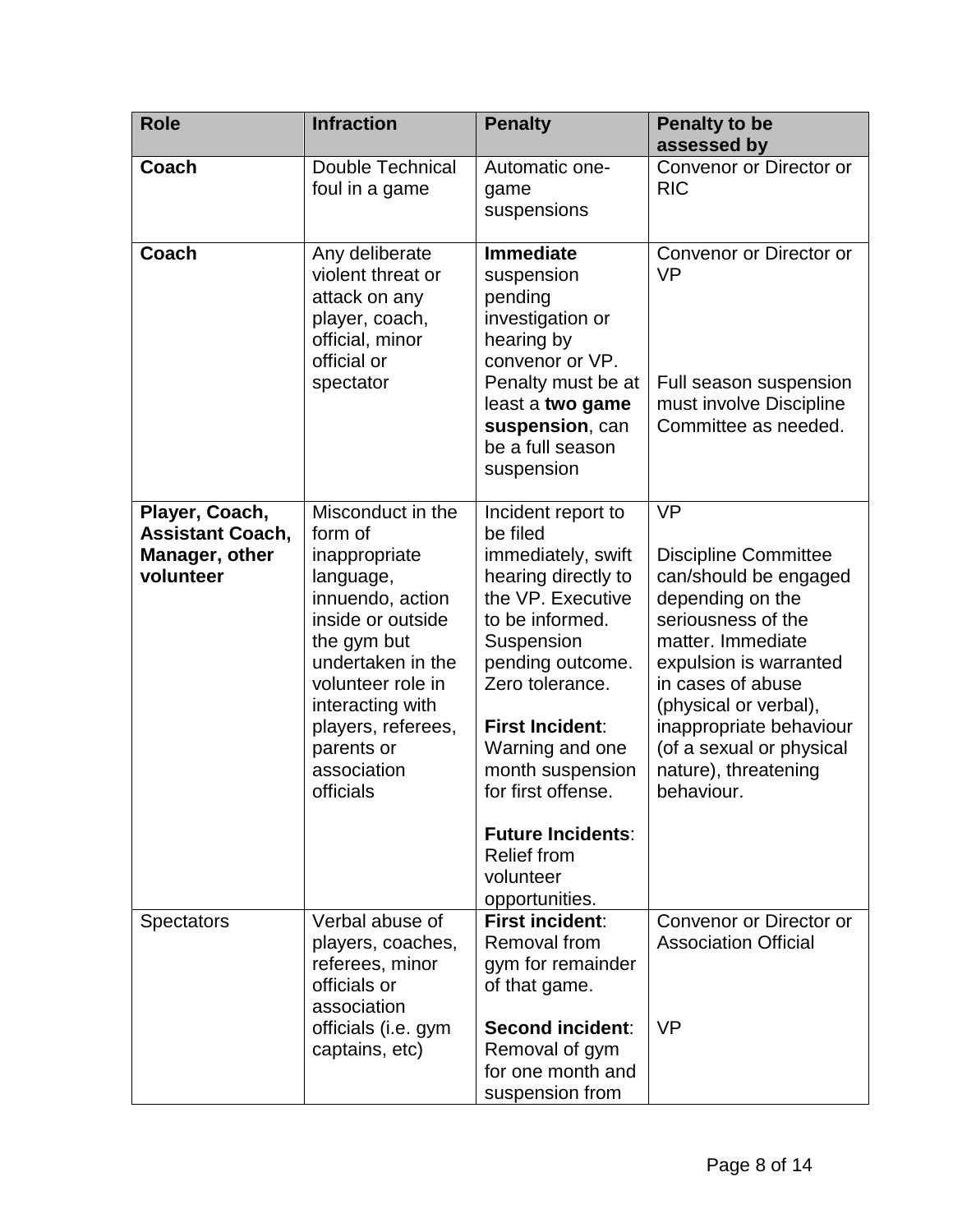| <b>Role</b>       | <b>Infraction</b>                                                                                                     | <b>Penalty</b>                                                                                                                                                                                      | <b>Penalty to be</b><br>assessed by                                      |
|-------------------|-----------------------------------------------------------------------------------------------------------------------|-----------------------------------------------------------------------------------------------------------------------------------------------------------------------------------------------------|--------------------------------------------------------------------------|
|                   |                                                                                                                       | all volunteer<br>activities                                                                                                                                                                         |                                                                          |
|                   |                                                                                                                       | <b>Third Incident:</b><br>Removal from<br>gym for remainder<br>of season                                                                                                                            | Full season suspension<br>must involve Discipline<br>Committee as needed |
| <b>Spectators</b> | Any deliberate<br>violent threat or<br>attack on any<br>player, coach,<br>official, minor<br>official or<br>spectator | Immediate<br>removal from gym.<br>Immediate filing of<br>report to<br>applicable VP.<br>Suspension from<br>attendance in gym<br>pending hearing.<br>Hearing by VP<br>and/or Discipline<br>Committee | Convenor or Director or<br><b>Association Official</b>                   |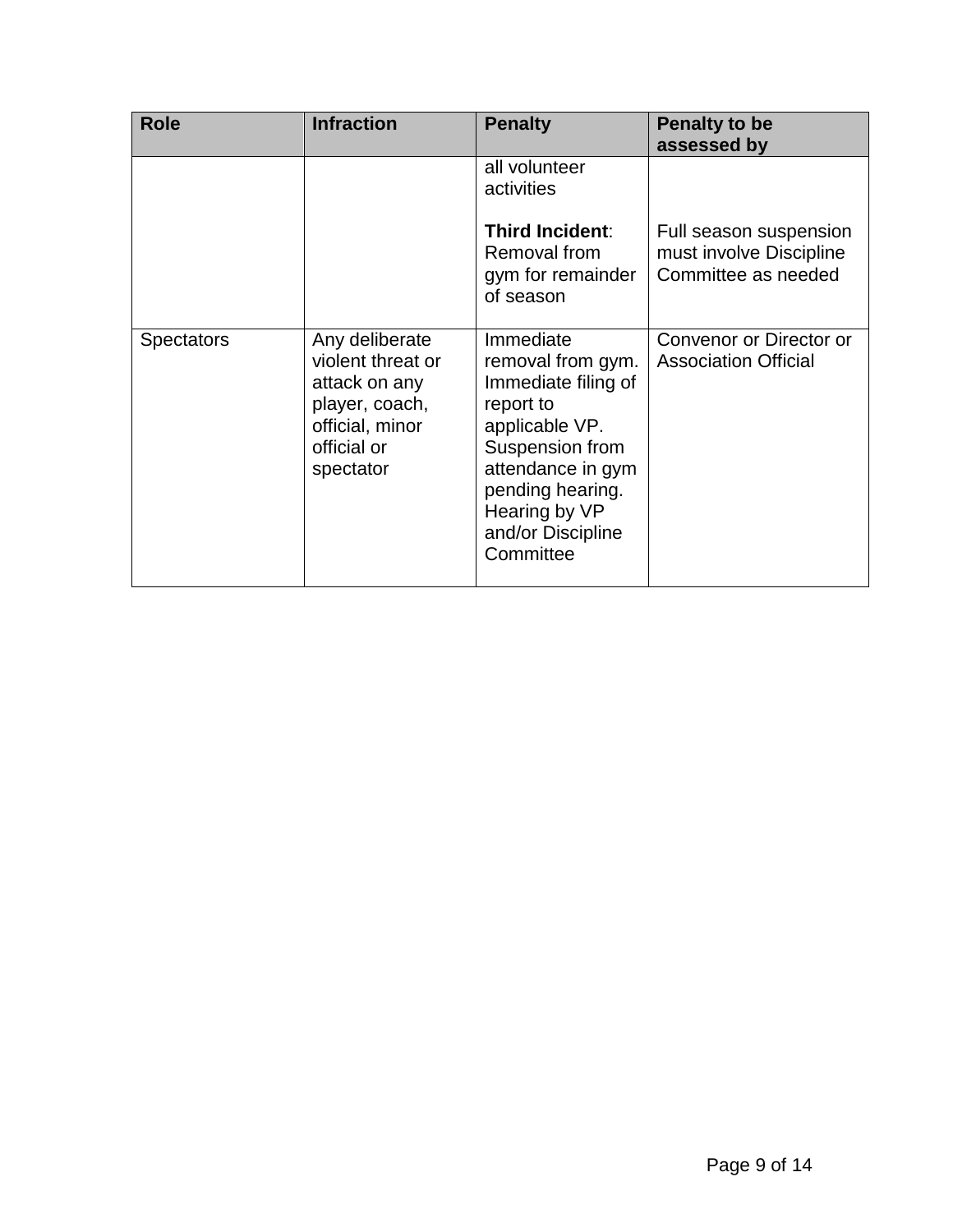#### **Table-2 Powers to Assess Misconduct Penalties**

| <b>Penalty</b><br><b>Assessed By</b>     | <b>Role</b>                                                                                                  | <b>Penalty</b>                                                                                                                                                                                                                                                                                                                                                                                                                                                                                                                                                                                                                                                                                                                                                                                          |
|------------------------------------------|--------------------------------------------------------------------------------------------------------------|---------------------------------------------------------------------------------------------------------------------------------------------------------------------------------------------------------------------------------------------------------------------------------------------------------------------------------------------------------------------------------------------------------------------------------------------------------------------------------------------------------------------------------------------------------------------------------------------------------------------------------------------------------------------------------------------------------------------------------------------------------------------------------------------------------|
| Convenor or<br>Director or<br><b>RIC</b> | Player<br>Coach<br><b>Asst Coach</b>                                                                         | Up to maximum 2 game suspension for a<br>player, coach or assistant coach upon<br>completion of an incident report and in keeping<br>with the protocol for misconduct penalties.<br><b>Removal</b> of a player, coach or assistant coach<br>from GCBA facility immediately following review<br>of a case presented under the chain of<br>communication, adherence to the Discipline<br>Committee protocol for review of such cases and<br>the issuance of a report.                                                                                                                                                                                                                                                                                                                                     |
| <b>VP</b>                                | Player<br>Coach<br><b>Asst Coach</b><br>Convenor<br>Association<br><b>Official</b><br>Volunteer<br>Spectator | Up to maximum 5 game suspension for a<br>player, coach, assistant coach, convenor,<br>association official, volunteer or spectator upon<br>completion of an incident report and in keeping<br>with the protocol for misconduct penalties.<br>One month suspension is warranted in cases<br>of abuse (physical or verbal), inappropriate<br>behaviour (of a sexual or physical nature),<br>threatening behaviour while awaiting outcome of<br>investigation and hearing.<br><b>Removal</b> of a player, coach, assistant coach,<br>convenor, association official, volunteer or<br>spectator from GCBA facility following review of a<br>case presented under the chain of<br>communication, adherence to the Discipline<br>Committee protocol for review of such cases and<br>the issuance of a report. |
| Association<br><b>Official</b>           | Spectator<br>Volunteer<br>Coach<br><b>Asst Coach</b><br>Player                                               | <b>Removal</b> of a player, coach, assistant coach,<br>convenor, association official, volunteer or<br>spectator from GCBA facility following review of a<br>case presented under the chain of<br>communication, adherence to the Discipline<br>Committee protocol for review of such cases and<br>the issuance of a report.                                                                                                                                                                                                                                                                                                                                                                                                                                                                            |
| <b>Discipline</b><br>Committee           | Player<br>Coach                                                                                              | Suspension for remainder of the season for a<br>player, coach, assistant coach, convenor,                                                                                                                                                                                                                                                                                                                                                                                                                                                                                                                                                                                                                                                                                                               |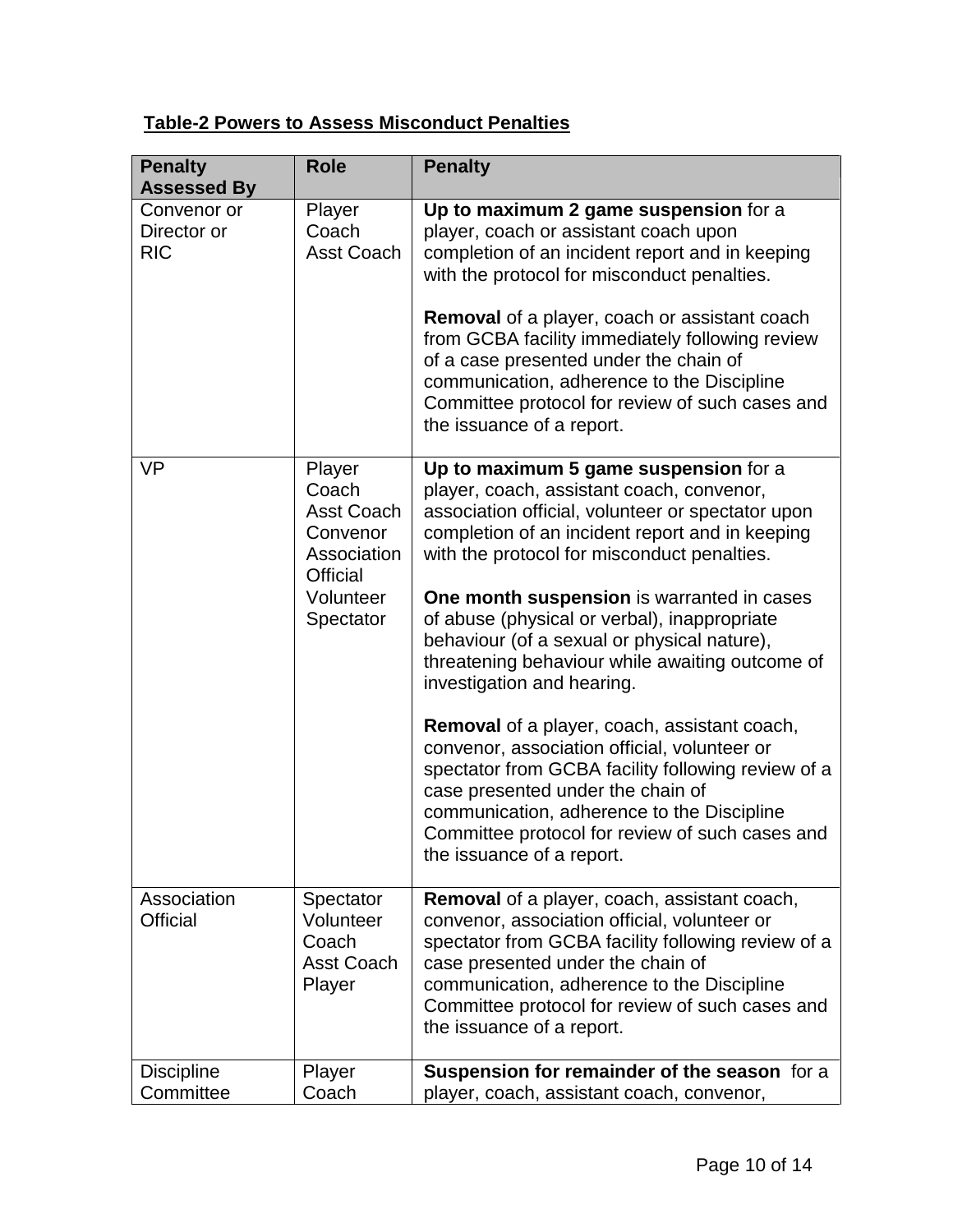| <b>Penalty</b><br><b>Assessed By</b> | <b>Role</b>                                                                        | <b>Penalty</b>                                                                                                                                    |
|--------------------------------------|------------------------------------------------------------------------------------|---------------------------------------------------------------------------------------------------------------------------------------------------|
|                                      | <b>Asst Coach</b><br>Convenor<br>Spectator<br>Volunteer<br>Association<br>Official | spectator, volunteer, association official upon<br>completion of an incident report and in keeping<br>with the protocol for misconduct penalties. |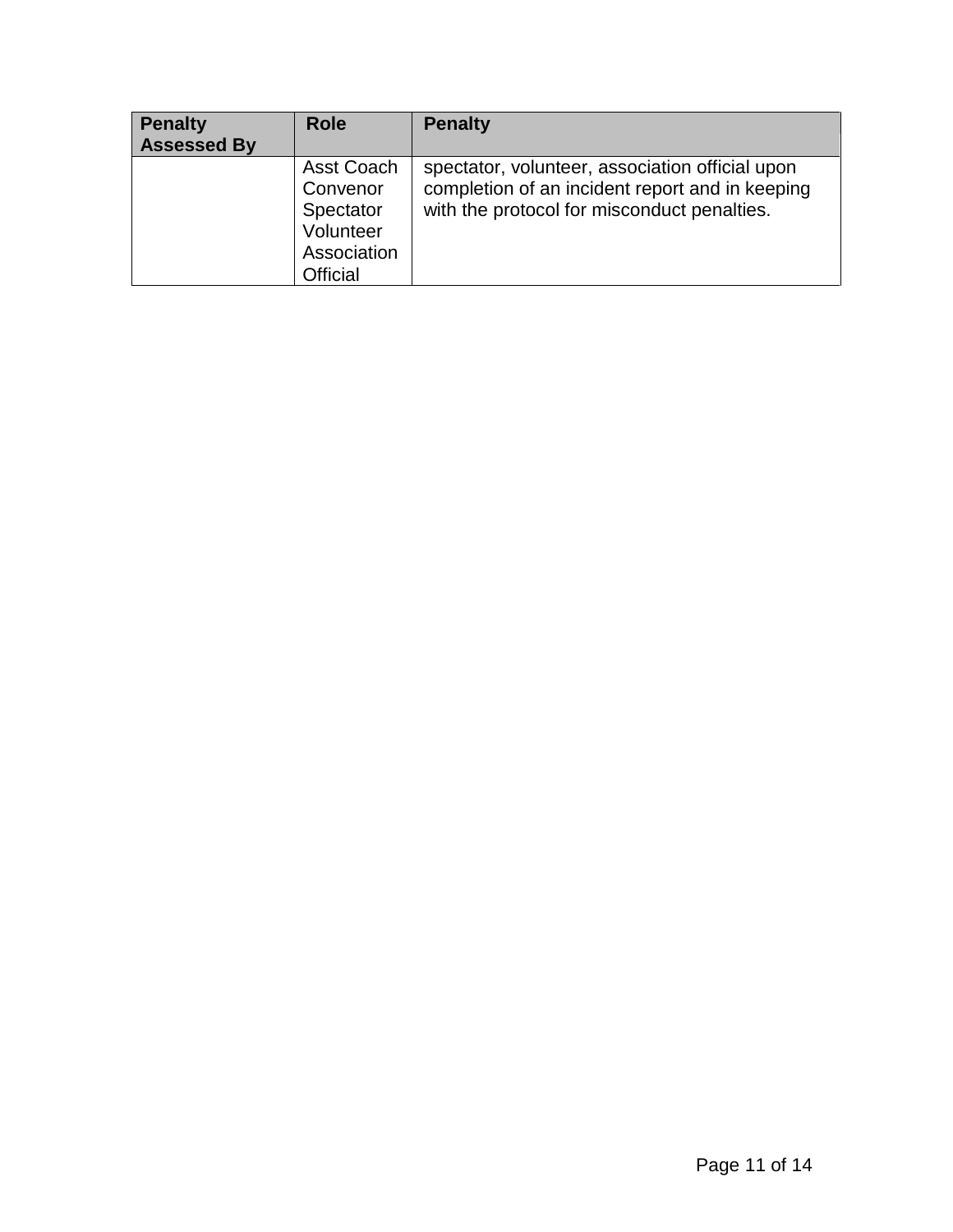

#### Annex A - GCBA DISCPLINE PROCESS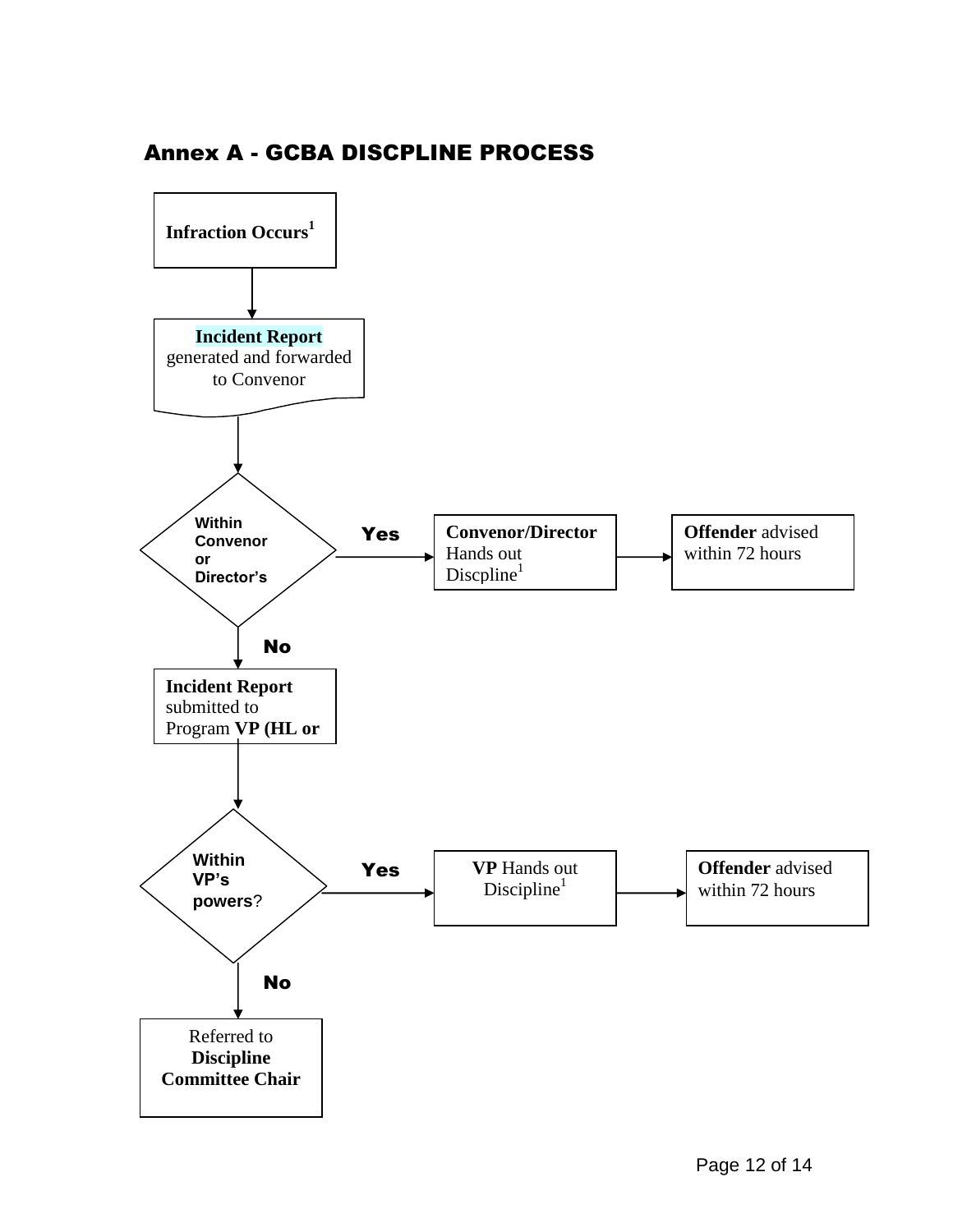

#### Annex B - GCBA DISCPLINE APPEAL PROCESS